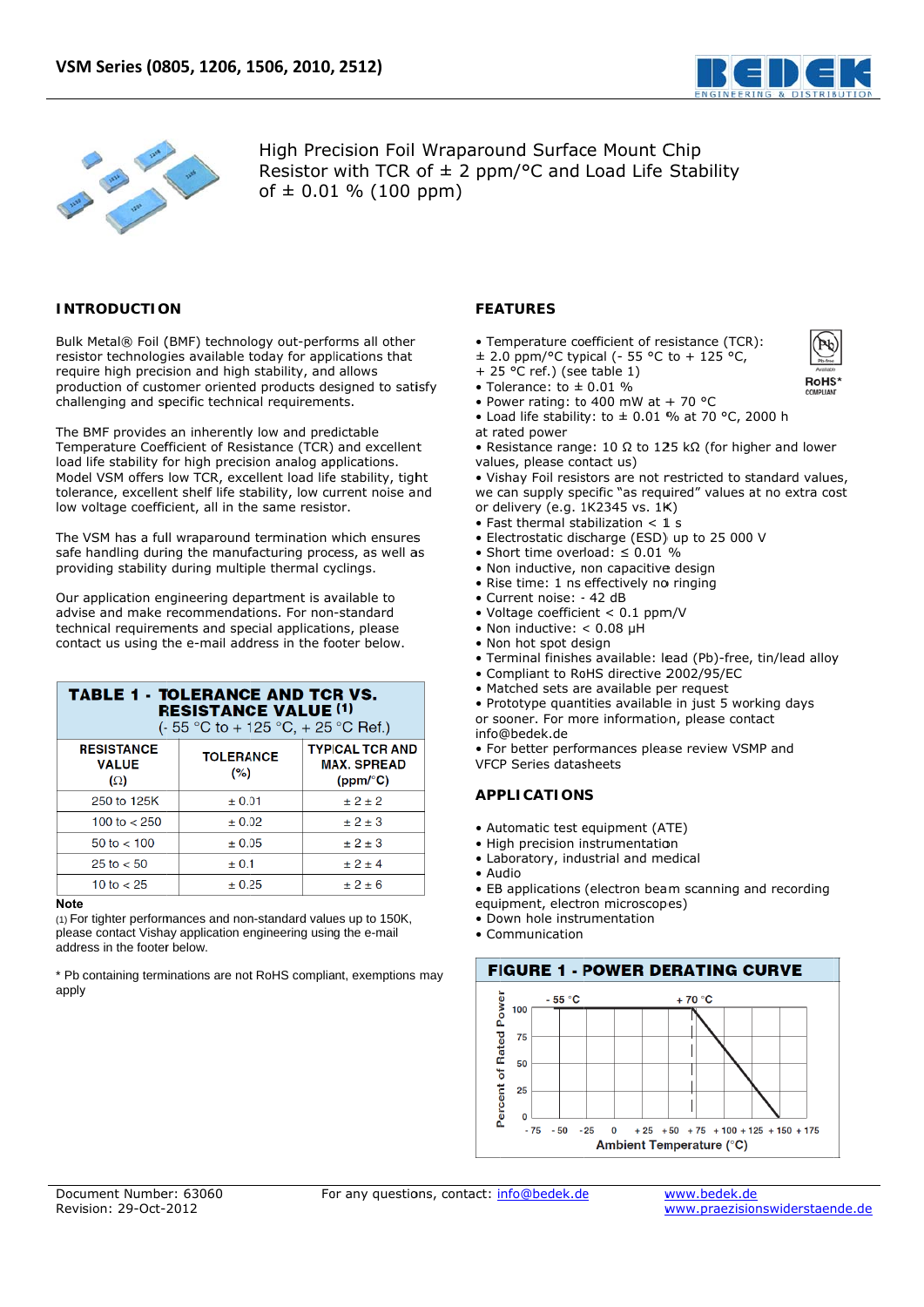





#### **Note**

• The TCR values for < 100  $\Omega$  are influenced by the termination composition and result in deviation from this curve

| TABLE 2 - DIMENSIONS AND LAND PATTERN in Inches (Millimeters)                                                                                                   |                      |                      |                                    |                      |             |             |             |
|-----------------------------------------------------------------------------------------------------------------------------------------------------------------|----------------------|----------------------|------------------------------------|----------------------|-------------|-------------|-------------|
| <b>Top View</b><br><b>Recommended Land Pattern</b><br>Date Code <sup>2</sup> -<br>(Year/Week)<br><b>Footprint</b><br>120P<br>W<br>$\rightarrow$ D $\rightarrow$ |                      |                      |                                    |                      |             |             |             |
| <b>CHIP SIZE</b>                                                                                                                                                | $L \pm 0.005$ (0.13) | $W \pm 0.005$ (0.13) | <b>THICKNESS</b><br><b>MAXIMUM</b> | $D \pm 0.005$ (0.13) | $Z^{(1)}$   | $G^{(1)}$   | $x^{(1)}$   |
| 0805                                                                                                                                                            | 0.080(2.03)          | 0.050(1.27)          | 0.025(0.64)                        | 0.015(0.38)          | 0.122(3.10) | 0.028(0.71) | 0.050(1.27) |
| 1206                                                                                                                                                            | 0.126(3.20)          | 0.062(1.57)          | 0.025(0.64)                        | 0.020(0.51)          | 0.175(4.45) | 0.059(1.50) | 0.071(1.80) |
| 1506                                                                                                                                                            | 0.150(3.81)          | 0.062(1.57)          | 0.025(0.64)                        | 0.020(0.51)          | 0.199(5.05) | 0.083(2.11) | 0.071(1.80) |
| 2010                                                                                                                                                            | 0.198(5.03)          | 0.97(2.46)           | 0.025(0.64)                        | 0.247(0.27)          | 0.247(6.27) | 0.115(2.92) | 0.103(2.62) |
| 2512                                                                                                                                                            | 0.249(6.32)          | 0.127(3.23)          | 0.025(0.64)                        | 0.032(0.81)          | 0.291(7.39) | 0.150(3.81) | 0.127(3.23) |

### **Note**

(1) Land Pattern Dimensions are per IPC-7351A

| <b>TABLE 3 - SPECIFICATIONS</b> |                                     |                                                                     |                                |                               |  |
|---------------------------------|-------------------------------------|---------------------------------------------------------------------|--------------------------------|-------------------------------|--|
| <b>CHIP SIZE</b>                | <b>RATED POWER</b><br>(mW) at +70°C | <b>MAX. WORKING</b><br><b>VOLTAGE</b><br>$(\leq \sqrt{P} \times R)$ | <b>RESISTANCE RANGE</b><br>(Ω) | <b>MAXIMUM WEIGHT</b><br>(mg) |  |
| 0805                            | 100                                 | 28 V                                                                | 10 to 8K (10k)                 |                               |  |
| 1206                            | 150                                 | 61 V                                                                | 10 to 25K                      |                               |  |
| 1506                            | 200                                 | 78 V                                                                | 10 to 30K                      | 12                            |  |
| 2010                            | 300                                 | 145 V                                                               | 10 to 70K (100k)               | 27                            |  |
| 2512                            | 400                                 | 220 V                                                               | 10 to 125K                     | 40                            |  |

\* For non standard values please contact VFR's application engineering using the e-mail addresses in the footer below.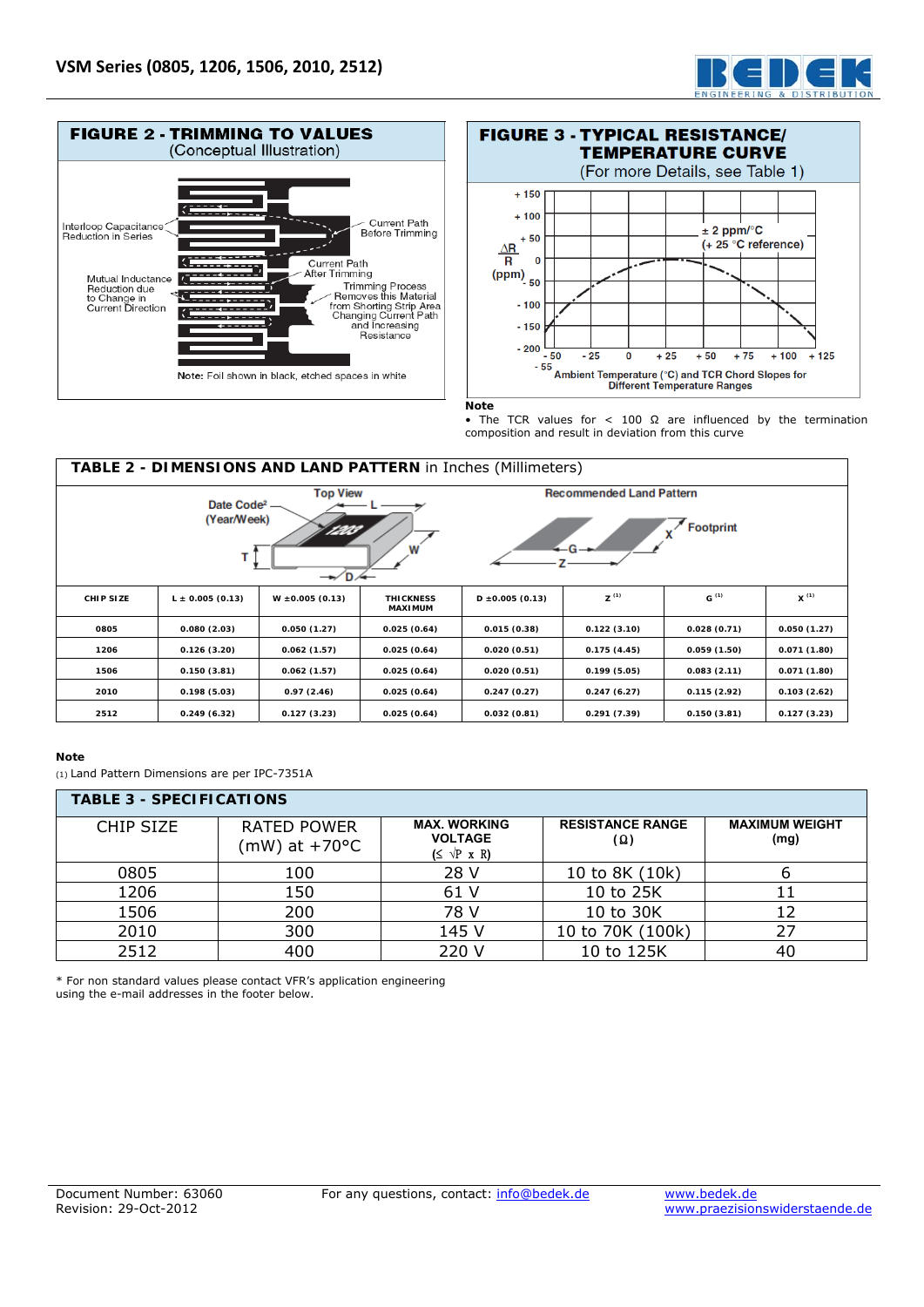

# **TABLE 4 - PERFORMANCES**

| <b>TEST OR CONDITIONS</b>                              | <b>MIL-PRF-55342</b> | <b>TYPICAL AR LIMITS</b> | <b>MAXIMUM AR LIMITS (1)</b> |
|--------------------------------------------------------|----------------------|--------------------------|------------------------------|
|                                                        | CHARACTERISTIC E AR  |                          |                              |
|                                                        | <b>LIMITS</b>        |                          |                              |
| Thermal Shock, 100 x (- 65 °C to + 150 °C)             | $\pm 0.1 \%$         | $\pm$ 0.005 % (50 ppm)   | $\pm$ 0.02 % (200 ppm)       |
| Low Temperature Operation, - 65 °C, 45 min at Pnom     | $\pm 0.1 \%$         | $\pm$ 0.005 % (100 ppm)  | $\pm$ 0.02 % (200 ppm)       |
| Short Time Overload, 6.25 x Rated Power, 5 s           | $\pm 0.1 \%$         | $\pm$ 0.005 % (100 ppm)  | $\pm$ 0.02 % (200 ppm)       |
| High Temperature Exposure, + 150 °C, 100 h             | $\pm 0.1 \%$         | $\pm$ 0.01 % (100 ppm)   | $\pm$ 0.03 % (300 ppm)       |
| Resistance to Soldering Heat                           | $\pm 0.2 \%$         | $\pm$ 0.005 % (50 ppm)   | $\pm$ 0.01 % (100 ppm)       |
| Moisture Resistance                                    | $\pm 0.2 \%$         | $\pm$ 0.005 % (50 ppm)   | $\pm$ 0.03 % (300 ppm)       |
| Load Life Stability $+70$ °C for 2000 h at Rated Power | $\pm 0.5 \%$         | $\pm$ 0.005 % (50 ppm)   | $\pm$ 0.01 % (100 ppm)       |

#### **Note**

(1) As shown + 0.01  $\Omega$  to allow for measurement errors at low values

#### **FIGURE 4 - RECOMMENDED MOUNTING**

#### **Notes**

- (1) IR and vapor phase reflow are recommended.
- (2) Avoid the use of deaning agents which could attack epoxy resins, which form part<br>(2) Avoid the use of deaning agents which could attack epoxy resins, which form part<br>(2) Avoid the resistor construction
- (3) Vacuum pick up is recommended for handling
- (4) If the use of a soldering iron becomes necessary, precautionary measures should be taken to avoid any possible damage / overheating of the resisto
- Recommendation: The solder fillet profile should be such as to avoid running over the top metallization



## **CRYOGENIC TEST**

Different expansion/contraction rates of composite materials in resistors may induce discontinuities during temperature excursions that are not evident at temperature extremes, making an unreliable resistor appear normal.

A good resistor must also return to its initial value with no resistance drift. In this demo, a VFR VSMP0805 precision resistor is monitored through the range of +25°C, down to -196°C and back up to +25°C. Results confirm the VSMP0805 exhibits only 5 ppm/°C TCR, experiences no discontinuities, and returns to its exact same starting value, showing absolutely no change in resistance (< 1 ppm measurement accuracy).

### **Note**

(1)For non-standard requests, please contact application engineering.